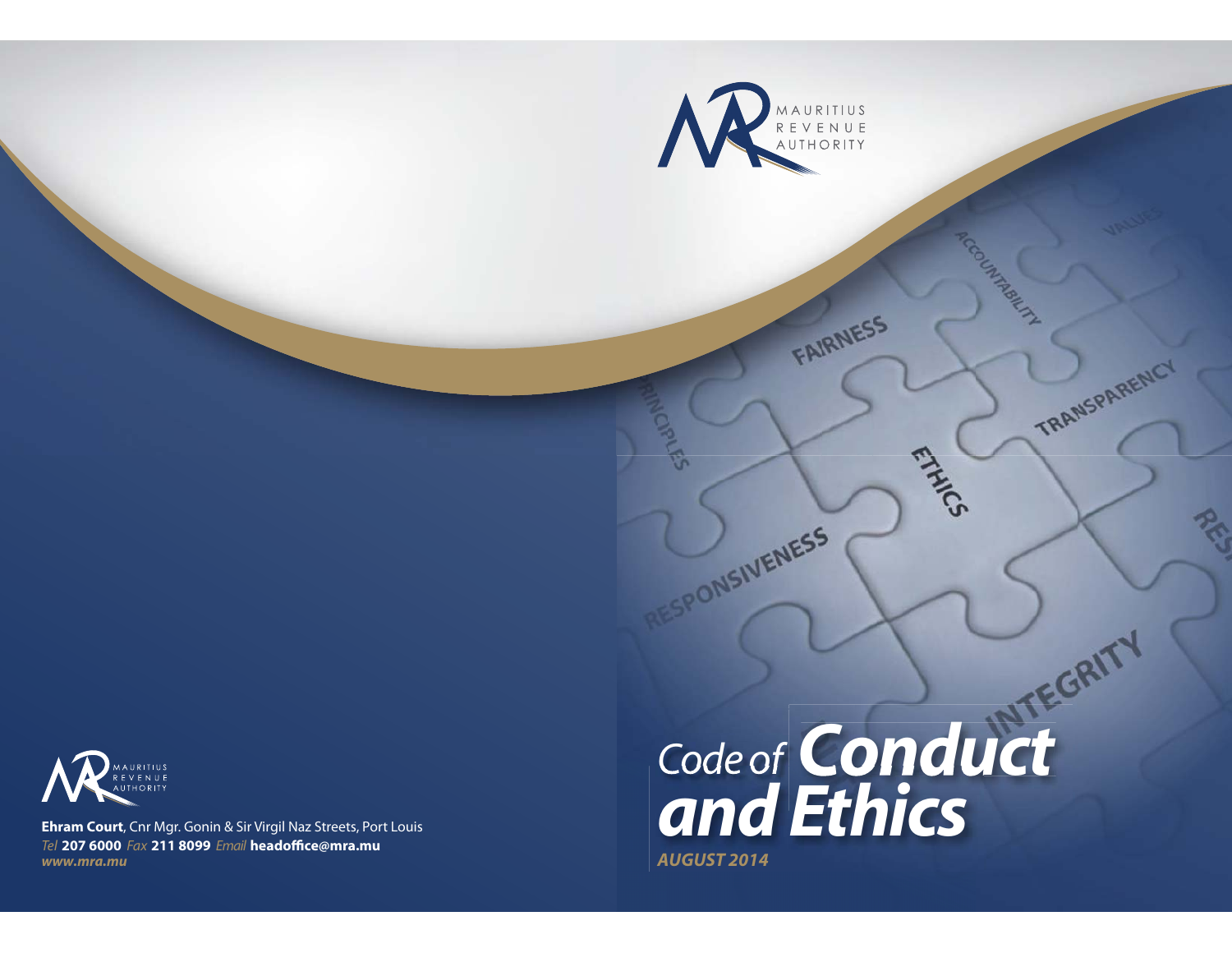## *Foreword*

This Code of Conduct and Ethics presented by the Mauritius Revenue Authority (MRA) at its launching ceremony of 3 July 2006 constitutes a significant beginning for the MRA and its employees. It shows the importance MRA attaches to the building of a culture of integrity within its organisational framework, work systems and processes.

From the very outset MRA wants its employees and the public to know that ethics will become a way of life in the work place and everybody will be expected to behave in a way, which promotes public confidence and trust in the organisation.

However, having a code is not enough. It must be implemented, enforced and regularly reviewed to ensure relevance and effectiveness.

We are looking for full support from all our employees to comply with the code. We hope this will help them identify the boundaries between desirable and undesirable behaviour.

We expect Senior Management of MRA to lead by example and put in place support mechanisms to make full use of the code.

We also expect all our stakeholders and the public to take full cognizance of this code and favour us with their feedback for future enhancements of the code.

The Board, Management and Staff are all responsible for helping MRA to attain its vision and maintain the highest levels of performance in the attainment of its corporate goals.

Albassam

*Vasdev Hassamal*Chairperson

*Sudhamo Lal*Director-General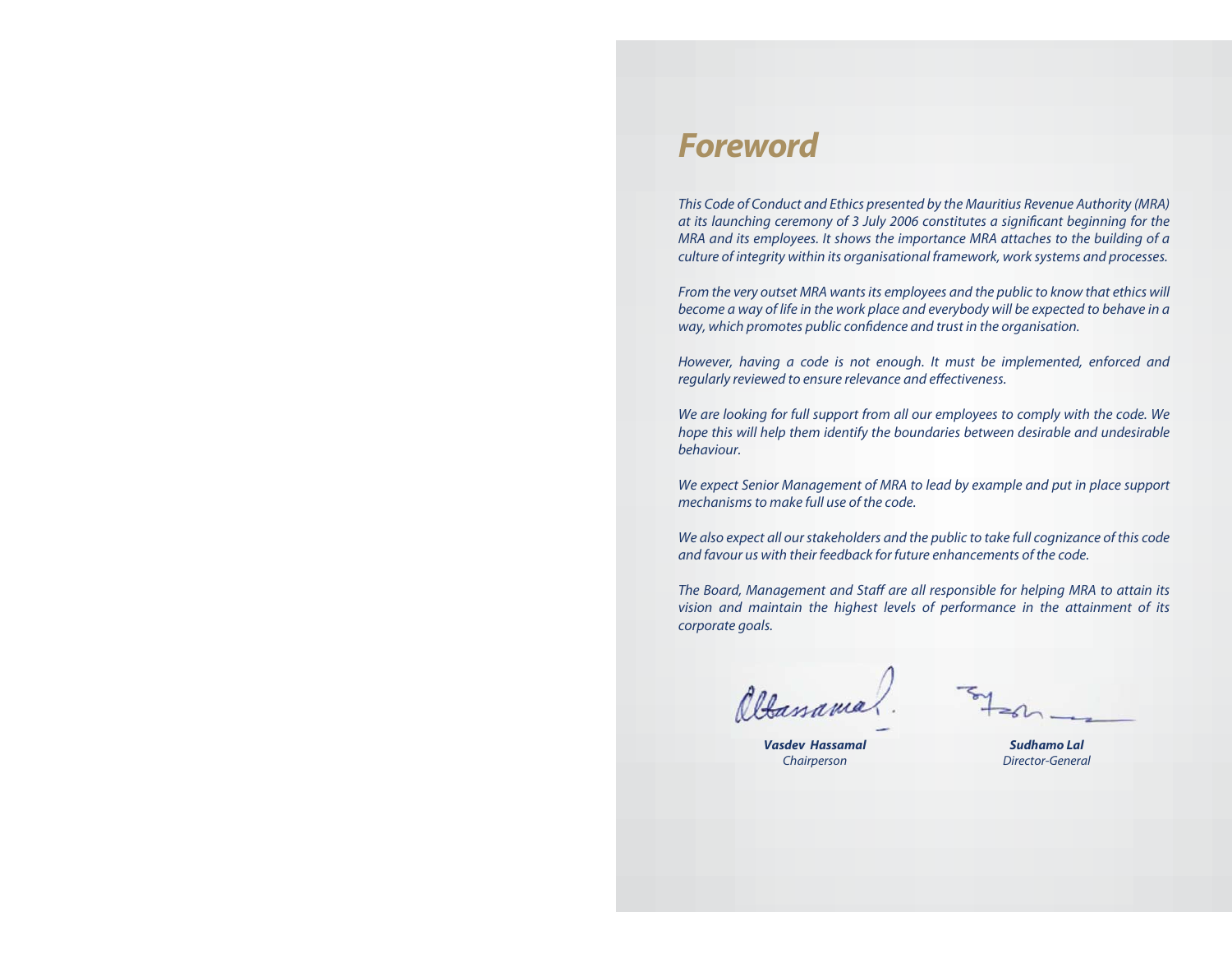- *Introduction1.*
- *MRA Vision and Mission2.*
- MRA Vision2.1
- MRA Mission2.2
- *MRA Core Values3.*
- **Integrity** 3.1
- Responsiveness 3.2
- Fairness3.3
- Transparency and Accountability 3.4
- *MRA Goals4.*
- *Purpose and Scope of the MRA Code of Conduct and Ethics 5.*
- Purpose of the Code of Conduct and Ethics (The Code) 5.1
- The Code5.2
- *Code of Conduct and Ethics Guidelines6.*
- Respect for the Law and System of Government 6.1
- Respect for People 6.2
- Respect for Colleagues 6.3
- Due Care in Discharge of Duties 6.4
- Adopting Green Behaviour at the workplace 6.5
- Avoid Furthering Private Interests Directly or Indirectly 6.6
- Conflict of Interests6.7
- Disclosure of conflict of interest6.8
- Outside Employment and Business Activity 6.9
- Use of the Authority's Resources 6.10
- Gift and other Benefits6.11
- Declaration of Assets6.12
- Personal Conduct On and Off Duty 6.13
- Maintaining a Supportive Working Environment 6.14
- Misuse of Advanced Technologies 6.15
- Confidentiality and Secrecy 6.16
- Communication to the Media6.17
- Internal Reporting and Whistle Blowing 6.18
- Enforcement of The Code6.19
- *Laws Administered by the MRA 7.*
- Acts7.1
- Regulations 7.2

#### *Appendixes*

- *I*Extracts of Prevention of Corruption Act (PoCA) 2002
- *II*Register for the Declaration and Management of Conflict Of Interest
- *III*Declaration of Conflict of Interest Form

### *Content 1. Introduction*

*1.1* The Mauritius Revenue Authority (MRA) has been created by an Act of Parliament in September 2004. The Act was fully proclaimed in June 2006. The MRA is an agent of Government established for the purposes of:

- (a) the assessment of liability to, collection of and the accountability for tax, and
- (b) the management, operation and enforcement of the Revenue Laws.

*1.2* MRA is a corporate body administered and managed by a Board. The Chief Executive Officer is the Director-General who, assisted by a Senior Management Team, looks after the day to day affairs of the Authority.

- *1.3* The current structure of the MRA is as follows:
- (a) Office of the Director-General
- (b) Internal Affairs Division
- (c) Internal Audit Division
- (d) Customs Department
- Large Taxpayer Department (e)
- Small and Medium Taxpayer Department (f)
- (g) Fiscal Investigations Department
- (h) Operational Services Department
- (i) Finance and Administration Department
- (j) Human Resources and Training Department
- Taxpayer Education and Communication Department (k)
- Research Policy and Planning Department (l)
- (m) Legal Services Department
- (n) Information Systems Department
- (o) Objections, Appeals & Dispute Resolutions Department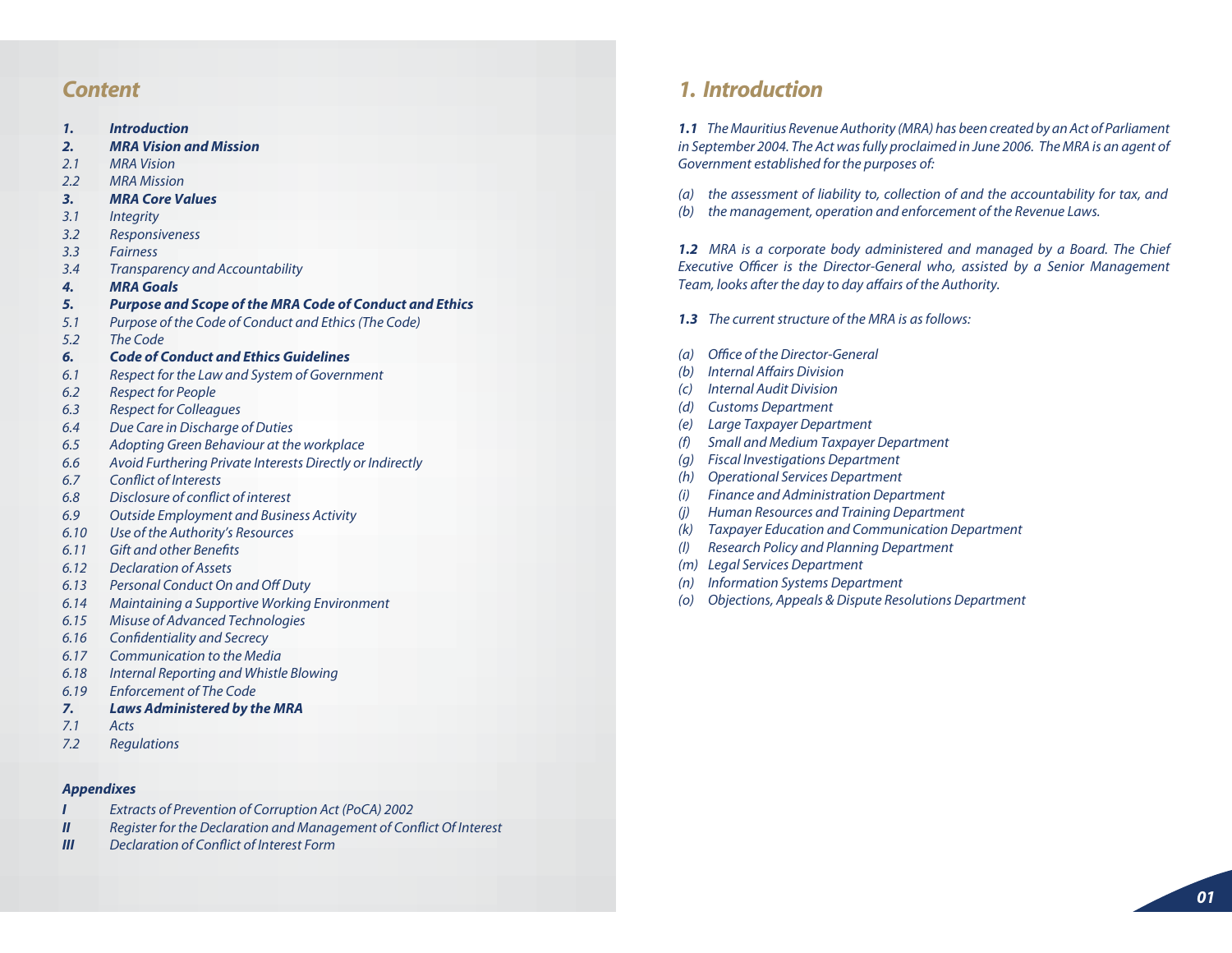### *2. MRA Vision & Mission*

#### *2.1 MRA Vision*

To be a world class Revenue Authority respected for its professionalism, efficiency, fairness, integrity and its contribution to our economic and social development.

#### *2.2 MRA Mission*

To continually reform and modernise Revenue Administration in order to manage and operate an effective and efficient Revenue organisation comprising of highly motivated and skilled staff.

### *3. MRA Core Values*

#### *3.1 Integrity*

MRA upholds the highest standards of integrity and honesty so as to gain the respect and confidence of taxpayers, stakeholders and the public at large.

#### *3.2 Responsiveness*

MRA endeavours to provide a prompt, efficient, effective and quality service to taxpayers, stakeholders and the public at large in an effort to exceed their expectations.

#### *3.3 Fairness*

MRA is committed to apply revenue laws impartially and objectively and treat everyone in an equitable manner.

#### *3.4 Transparency and Accountability*

MRA efforts are geared towards the development of the Authority in a manner, which promotes a transparent and accountable administration.



### *4. MRA Goals*

- Increase revenue collection.
- Deliver an efficient, effective and professional service to the public.
- Promote voluntary compliance with the Revenue Laws.
- Promote confidence and ensure integrity management so as to obtain the trust of all stakeholders and the public.
- Combat corruption and other fraudulent activities such as tax evasion, smuggling and drugs trafficking.
- Protect and facilitate legitimate trade and industrial development and uphold the country's trading integrity.
- Promote the use of advanced technologies to enhance transparency and expediency in tax services.
- Promote human resource development, capacity building and training for a competent, ethical and highly motivated staff.
- Ensure that tax and fiscal policies are evolved in line with best practices and procedures.
- Fulfill international obligations.

### *5. Purpose and Scope of the MRA Code of Conduct and Ethics*

#### *5.1 Purpose of the Code of Conduct and Ethics (The Code)*

#### *The purpose of The Code is:*

- (a) to establish expected standards of conduct and ethics for employees of the Mauritius Revenue Authority (MRA), and
- (b) to provide guidance on the fulfillment of employees' professional and ethical obligations.

#### *5.2 The Code*

#### *The Code:*

- Strives to provide an ethical framework, which promotes honest and ethical conduct.
- Assists in defining appropriate personal and professional conduct.
- Provides guidance in the identification and resolution of ethical issues.
- Helps employees to adhere to the organisation's culture of integrity, good governance and accountability.
- Is not intended to be overly directive or to be a comprehensive list of do's and don'ts.

*02*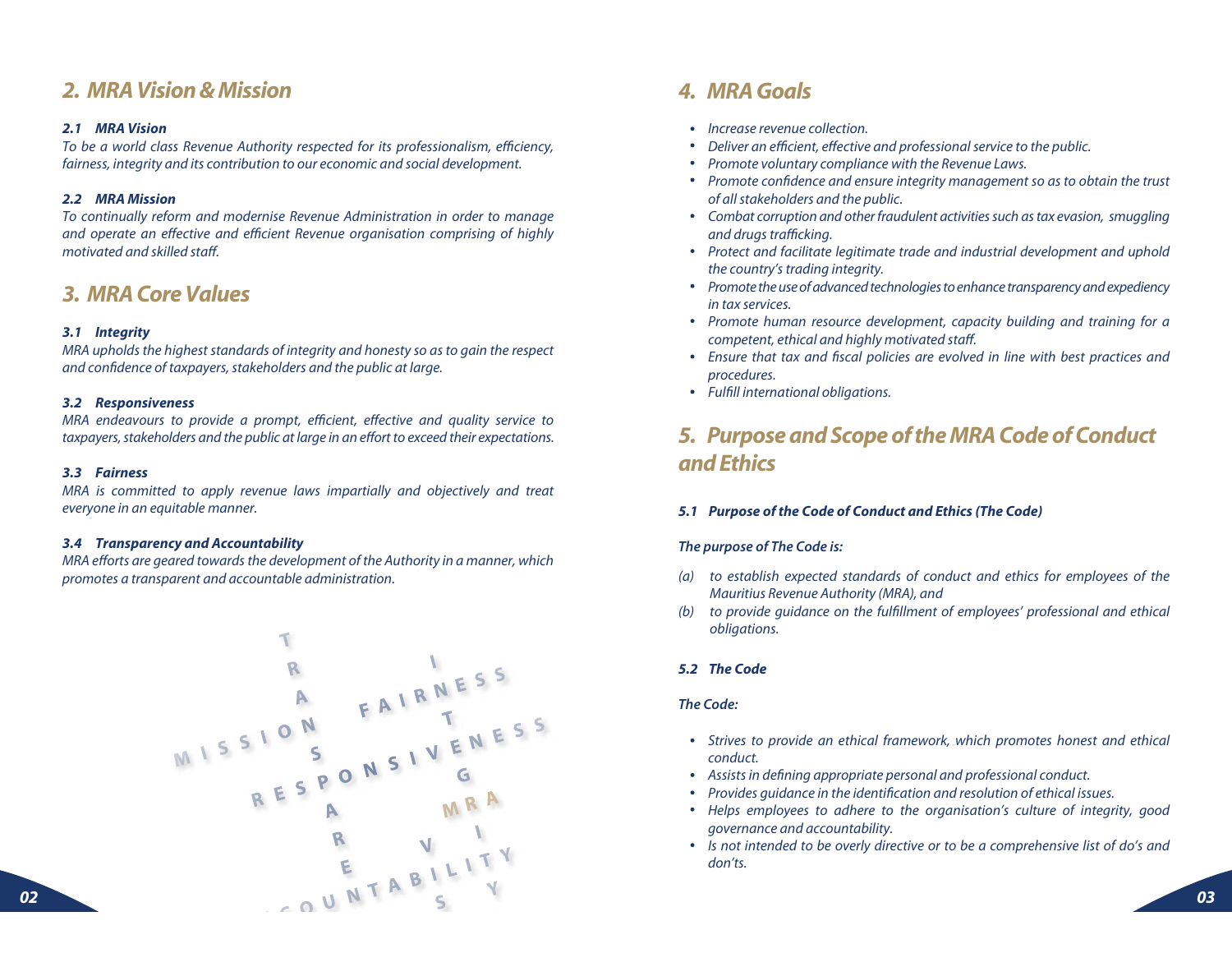Applies to all employees whether permanent, part-time, casual, temporary or contractual irrespective of their grade, gender and rank. Directors and Senior Management, in exercising appropriate level of leadership, management and supervision, are expected to ensure that the staff under their responsibility understand this Code fully and are aware of the expectations placed upon them.

### *6. Code of Conduct and Ethics Guidelines*

#### *6.1 Respect for the Law and System of Government*

As employees of the MRA, we should be faithful to the Republic of Mauritius, respect the Constitution and adhere to it in the performance of our duties. As such, we should:

- 6.1.1 comply with and respect all governing and applicable laws, rules and regulations.
- 6.1.2 implement the policies and decisions of the Government of the day in an impartial manner.
- 6.1.3 ensure that management and staffing decisions are made independent of the political party system, political bias or influence and that the same high standard of service is provided by the MRA regardless of political affiliation.
- 6.1.4 contribute to keep the workplace free from political activities.
- 6.1.5 show reserve and discretion in political controversies.
- 6.1.6 unless authorised, not to make public comment in official capacity on matters relating to national policies and programmes.

#### *6.2 Respect for People*

As employees of the MRA, we should uphold strong ethical and professional values when dealing with people and be respectful of their dignity and rights as contained in the Constitution. We should:

- 6.2.1 be fair, objective and impartial in our dealings.
- 6.2.2 not disclose confidential information except as required by the laws and regulations in order to create confidence in the integrity of the organisation.
- 6.2.3 be courteous, polite and responsive in all our dealings and treat people as valued customers who are entitled to receive the highest standards of service.
- 6.2.4 not discriminate against any person on the basis of race, gender, ethnic or social origin, colour, sexual orientation, age, disability, religion, political persuasion, belief, culture or language.



#### *6.3 Respect for Colleagues*

We are all expected to respect our fellow colleagues irrespective of their rank and responsibilities. We should not discriminate against any one of them and should recognise and respect the diversity of fellow colleagues. We should:

- 6.3.1 promote team spirit and work coherently in close collaboration with fellow colleagues to achieve the aims of the organisation.
- 6.3.2 share mutual respect and understanding and be courteous to each other to build up a healthy and friendly work environment.
- 6.3.3 execute all lawful instructions given by a person having the authority to give such directives.
- 6.3.4 pass through the proper channel to air our grievances and deal fairly and equitably with our colleagues irrespective of their rank or position.

#### *6.4 Due Care in Discharge of Duties*

All employees have a duty to promote the organisation's vision, mission, core values and goals and adhere to the highest ideals of professional competence, integrity and honesty in the performance of their duties. To enhance the level of our efforts in the discharge of our duty, we should:

- 6.4.1 provide accurate information and sound advice to our customers and their representatives.
- 6.4.2 act within our area of responsibility and competence and should not risk giving incorrect information to our customers and their representatives.
- 6.4.3 accept the responsibility for innovation and development through on-going training.
- 6.4.4 be dedicated to the development of a transparent and accountable revenue administration.
- 6.4.5 be fair and impartial in the assessment of tax and not let any conflict of interest compromise the professional discharge of our duties.
- $6.4.6$  maintain clients confidentiality in accordance with the law.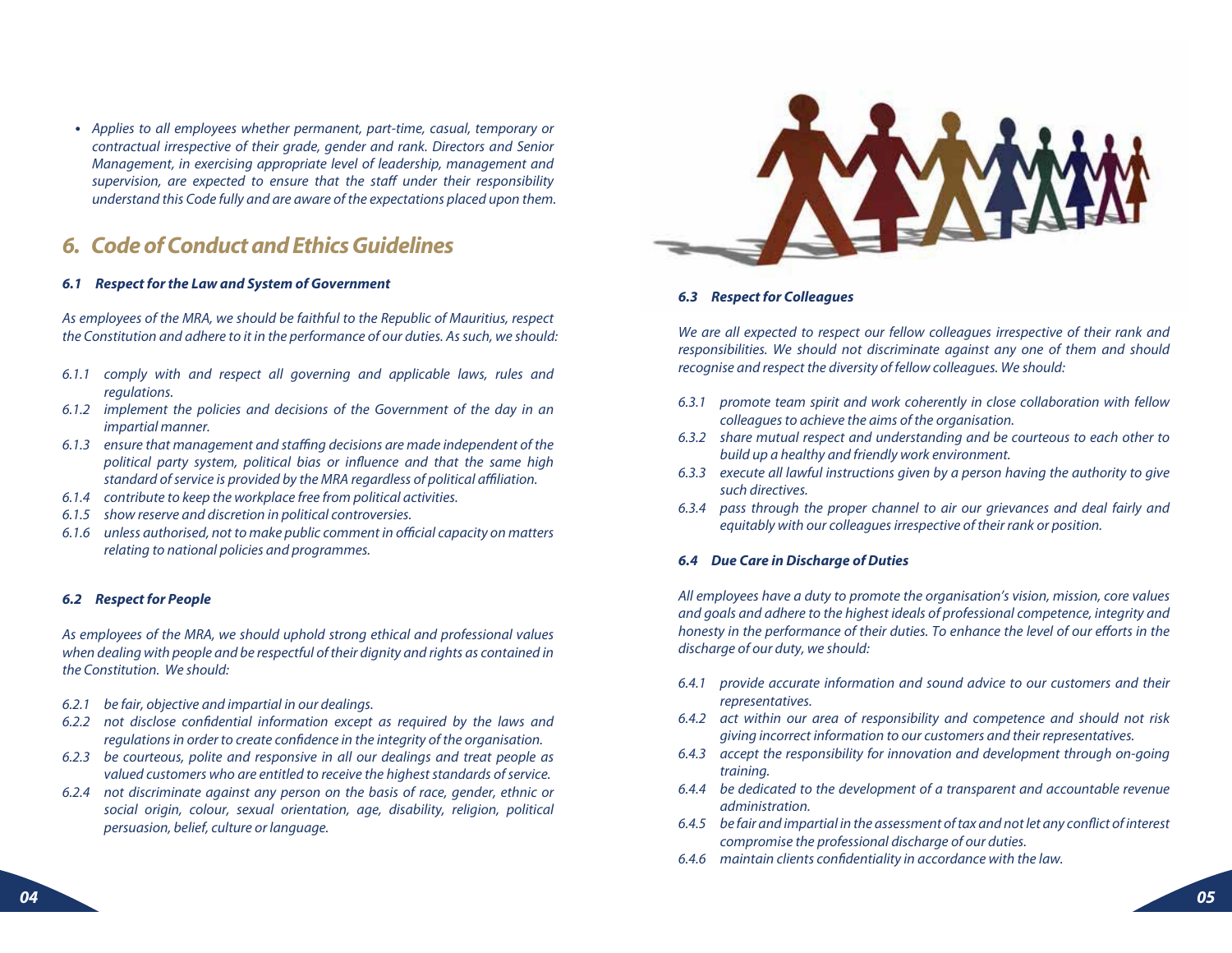#### *6.5 Adopting Green Behaviour at the workplace*

As employees of the MRA, we should be in line with best environmental and sustainable development practices in both our policies and our day to day activities. We should encourage 'green behaviour' at work. As such we should:

6.5.1 take into account the environmental aspect and sustainable development practices when adopting policies;

#### 6.5.2 *ensure that we save paper by:*

- taking advantages of the use of IT, sending more documents especially bulky ones by e-mail
- reducing unnecessary paper usage
- re-utilising used envelopes
- making maximum use of both sides of a sheet
- limiting the number of photocopies
- thinking twice before pushing the 'print' command
- always asking "is the copy/print really required" or "is the whole document needed or only a few pages"
- using misprints as notepaper and sharing documents

#### 6.5.3*save energy by:*

- optimising the energy settings for computers an other electrical devices
- switching off office lights in unutilised spaces and electrical appliances such as air conditioners, fans and computers when not in office and at the end of the working day
- using natural lighting and ventilation as far as possible
- using air conditioners carefully as per set norms
- plugging in scanners and other devices that are used periodically only when in use
- walking short distances instead of using the car and promoting the use of renewable energy

#### 6.5.4*save water by:*

using water in a responsible way turning off taps/water dispenser when not in use

6.5.5 spare no effort to safeguard the ecosystems and our natural working environment



a special relationship.

interests include actual, potential, or perceived financial gain or loss. On the otherhand non-pecuniary interests may arise from personal or family relationships, or from involvement in sporting, social, or cultural activities, etc. It includes a tendency towards favour or prejudice resulting from friendship, animosity, or other personal involvement with another person or group.

6.6.1 Whether direct or indirect, a private interest includes pecuniary (i.e. financial)

Private interest can be direct or indirect. A private interest is furthered directly when an employee furthers his own interest by- (i) not taking action when he is required to; (ii) making or participate in making a decision when he is not required to. On the other hand a private interest is furthered indirectly when the employee in so doing furthers the interest of a relative, close associate or other person with whom the employee has

*6.6 Avoid Furthering Private Interests Directly or Indirectly*

- 6.6.2 In the exercise of our duties and functions, we should not take any action, make any decision or participate in making a decision that we know or reasonably should know could potentially further directly or indirectly our own private interests or that of a member of our family or improperly to further another person's private interest.
- 6.6.3 Likewise, we must not use any information obtained in the course of our duties to advance our private interests or those of others.

#### *6.7 Conflict of Interests*

A conflict of interest is a situation in which an employee, for his personal gain or the benefit of others, attempts to promote a private or personal interest.

#### 6.7.1 Situation of conflict of interest can be:

*Actual* - occurs when an employee is in a position to be influenced by his private or personal interests when exercising his duties;

*Perceived* - occurs when an employee is in a position which appears to be influenced by his personal or private interests when exercising his duties; or

*Potential* - occurs when an employee is in a position where he may be influenced when exercising his duties in the future by his private or personal interests.

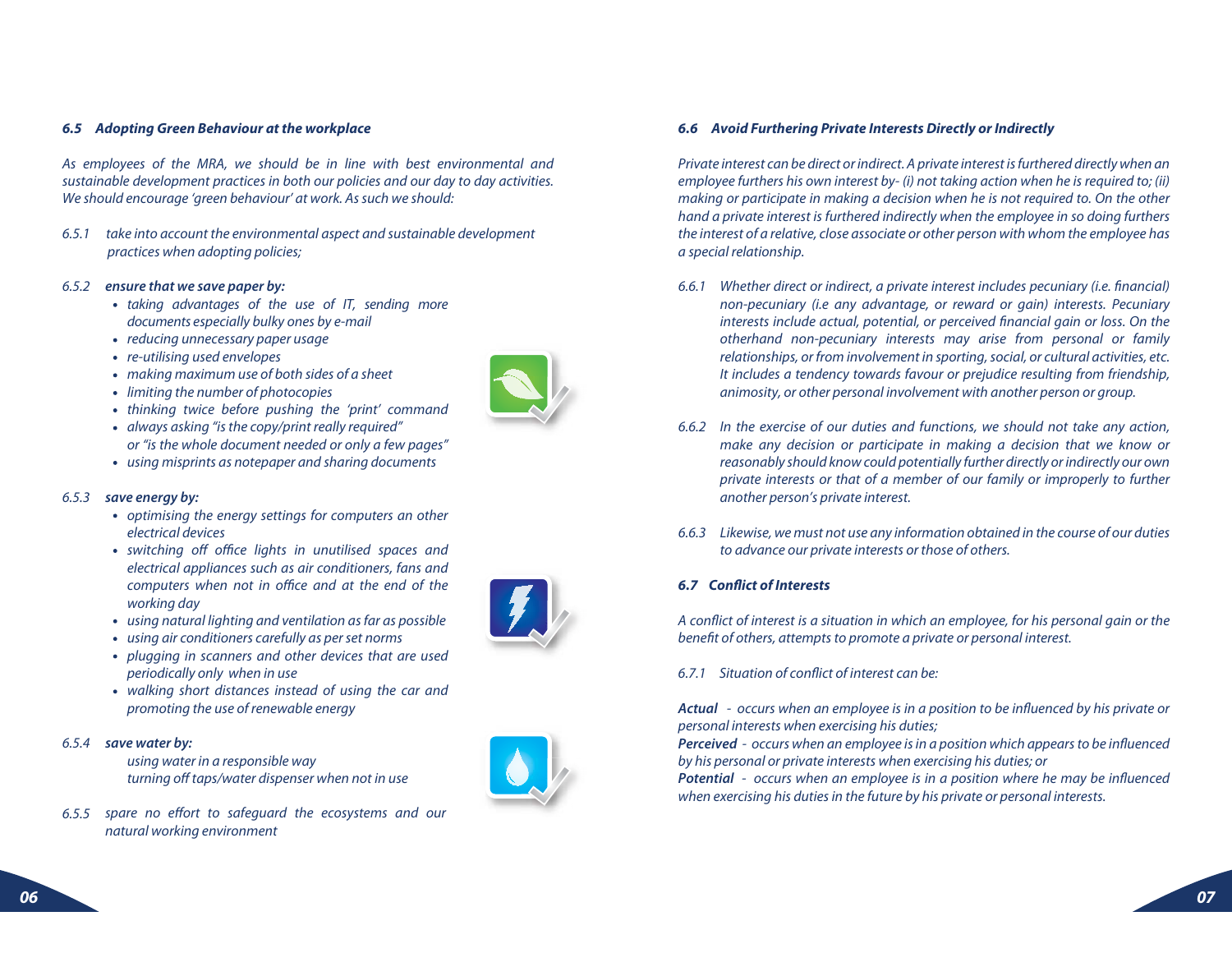- 6.7.2 It is important to note that conflict of interest can also occur even if the employee does not have any private or personal interest at stake. For instance a situation of 'conflict of duty' (also known as a 'conflict of role') may exist. It is a conflict between an employee's duty to act in the best interests of the MRA and duty to another public or private organisation. It exists due to the employee's role with the other organisation (e.g. as a committee member, volunteer, organisation member, or any other role).
- 6.7.3 When our personal values are likely to impact on the proper performance of MRA duties, this can also lead to a conflict of interest situation. Thus, just as friendship can give rise to a situation of conflict of interest, enmity also may give rise to such a situation.
- 6.7.4 Employees must avoid being placed in situations that involve a conflict of interest or the reasonable perception of a conflict of interest where they have to take action, make a decision or have the ability to influence any action or decision of the organisation.

#### *6.8 Disclosure of conflict of interest*

We should ensure that we comply with Section 13 of the Prevention of Corruption Act (PoCA) which in essence makes it an offence for a public official of a public body -

- (i) not to disclose his direct or indirect interest in an entity to be concerned by a decision of that public body; or
- (ii) to vote or take part in any proceedings of that public body that will result in a decision concerning an entity in which the public official has a direct or indirect interest.

[Section 13 of PoCA is reproduced at Appendix 1]

6.8.1 Consequently , where an officer suspects or believes that a situation of conflict of interest may arise in the execution of a particular task requiring the making of a decision by that officer , such situation of conflict of interest should be disclosed by the officer using the Disclosure of Conflict of Interest Form provided at Appendix II.

*Note: Failure to disclose a situation of conflict of interest in the manner prescribed is regarded as a misconduct under Para 4 (7)(n) of our Disciplinary Code.*

#### *6.9 Outside Employment and Business Activity*

Any employment outside MRA may place us in a situation where there may be conflict of interest or which gives the reasonable basis for the perception of a conflict of interest between our private interests and our official duties and responsibilities. As employees, we are contractually required not to accept any other employment unless authorised. Nor are we allowed to engage in any business activity [giving private tuition against consideration is a commercial activity and constitutes a business]. If the activity is voluntary, not for reward and for social and charitable purposes, or consists in the delivery of a lecture as guest speakers, we have to inform our employer and give an undertaking that this will be conducted outside office hours, it will not affect our work and deliverables, it will not create a situation of conflict of interest and we will not make use of MRA property or resources.

*Note: Indulging in a private business, trade or profession or assisting a person in the conduct of private business, trade or profession without authorisation is a misconduct under Para 4(6)(d) of our Disciplinary Code.*

*[See also Director-General Memo dated 26 February 2014 on 'Request from staff to deliver lectures']*

#### *6.10 Use of the Authority's Resources*

The Authority has the responsibility to ensure that all its resources are protected and used in the provision of services by the organisation and not for the personal benefit of employees. The Authority's resources include all services and facilities paid with official funds. We should therefore:

- 6.10.1 be efficient and economical in the use of the organisation's resources including our own work time.
- 6.10.2 avoid waste or extravagant use of the organisation's resources.
- 6.10.3 be honest and accountable in the use of the organisation's resources.
- 6.10.4 avoid using or abusing the organisation's resources for personal use.
- 6.10.5 pay due attention to physical security of all seized/detained assets and non-personal official property handled.
- 6.10.6 use our Badges, credentials and identification cards for only exercising official powers entrusted to us.

*Note: Our Disciplinary Code provides that -*

- *(i) unauthorised use of MRA property; and*
- *(ii) damaging property belonging to the MRA or to an officer, are considered to be a misconduct under Para 4 (5)(g) and Para 4 (7)(d) respectively.*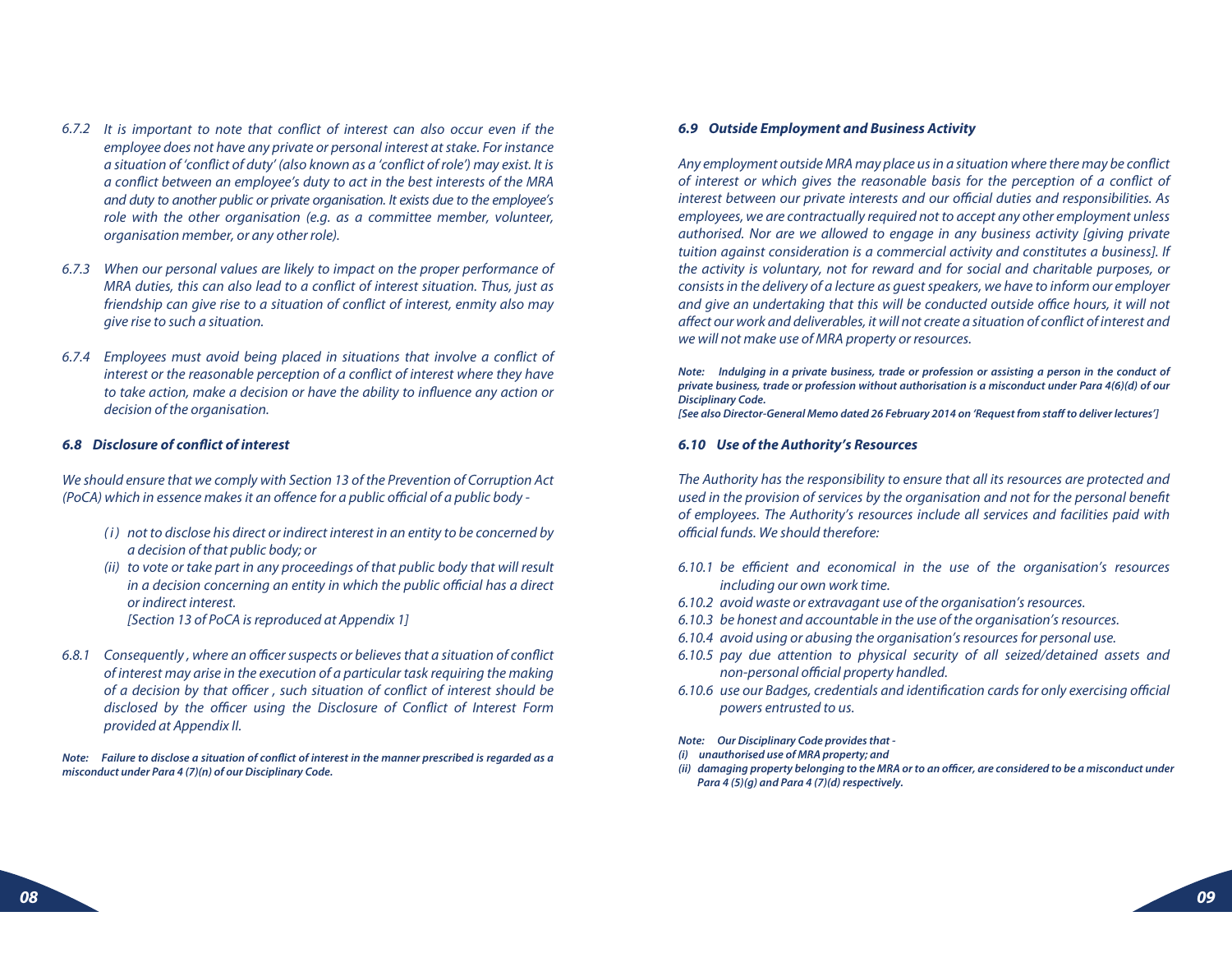#### *6.11 Gift and other Benefits*

MRA employees on official duties often come into contact with persons and organisations conducting activities regulated by MRA and the revenue laws. While it is important to maintain contacts with outside groups, it is vital that MRA employees be seen as being free from any form of bribery or corruption. The offering of gifts and/or other benefits to an employee by individuals or organisations may be, or may appear to be, an attempt by the outside source to influence a decision which the employee is expected or required to make. As such the integrity of the Authority can be undermined if there is a suspicion that decisions are being improperly influenced by offer of gifts and other benefits.

- 6.11.1 We should therefore not solicit or accept any gift or benefit of hospitality or other benefits that may have a real or apparent influence on our objectivity in carrying out our official duties or that may place us under obligation to the donor.
- 6.11.2 In cases of gift of nominal value received as protocol or as courtesy or for cultural reason, the employee may accept it provided that it does not compromise or appear to compromise in any way the integrity of the employee or the integrity of the organisation.
- 6.11.3 In cases of any incidental benefits obtained as a result of goods and services purchased with official funds the employee must ensure that it does not compromise or appear to compromise in any way his/her integrity or the integrity of the MRA. Where it is believed that there is sufficient benefit for the MRA to warrant acceptance of the gift, it must not be regarded as the personal property of the employee, but rather as the property of the MRA.
- 6.11.4 We should immediately report to the Director of the respective Department any case of or attempt of bribery.



#### *6.12 Declaration of Assets*

Every employee shall on an offer of appointment by the MRA lodge under oath a Declaration of Assets listing the employee's assets and liabilities with their corresponding value in relation to himself, his spouse, minor children and grandchildren. Every employee may be required to submit additional information with respect to the declaration pursuant to section 14(4) of the MRA Act. Every employee shall make a fresh declaration of assets by means of an affidavit or declaration as the case may be, every 3 years, and also on the expiry or termination of his employment on any ground. Any employee who makes a false declaration shall commit an offence under section 25 of the MRA Act.

6.12.1 We should, to the extent possible, furnish clear and comprehensive information in the asset declaration form.

*Note: Failure to submit declaration of assets without any reasonable cause is a misconduct under Para 6(i) of our Disciplinary Code and willfully making a false declaration of assets is a misconduct under Para 4(7)(w) of the Code.*

#### *6.13 Personal Conduct On and Off Duty*

Whether on or off duty, we should conduct ourselves in a manner that promotes a professional image both in our words and our actions and which reflects positively on the Authority at all times. Among others we should:

- 6.13.1 be mindful of the Authority's prominence and reputation in the community.
- 6.13.2 observe punctuality at all times in our work and not absent ourselves from the place of work without permission.
- 6.13.3 make proper identification of ourselves when dealing with the public in the course of our duty whether through correspondence, by telephone calls, or in person. Such identification may not be required to be disclosed in circumstances that may endanger an investigation or under cover operations.
- 6.13.4 not be under the influence of alcoholic beverages or any other substance with an intoxicating effect whilst at work.
- 6.13.5 not indulge in frequent and excessive gambling.
- 6.13.6 ensure that our personal financial problems, if any, would not affect our efficiency at work and our integrity.
- 6.13.7 not release or discuss with any member of the media any material of the Authority unless specifically authorised.
- 6.13.8 not speak on behalf of the Authority or discuss the Authority's policies and procedures in articles, speeches or presentations unless officially authorised.
- 6.13.9 not dress in a manner that undermines the reputation of the Authority or embarrass our colleagues whilst on duty.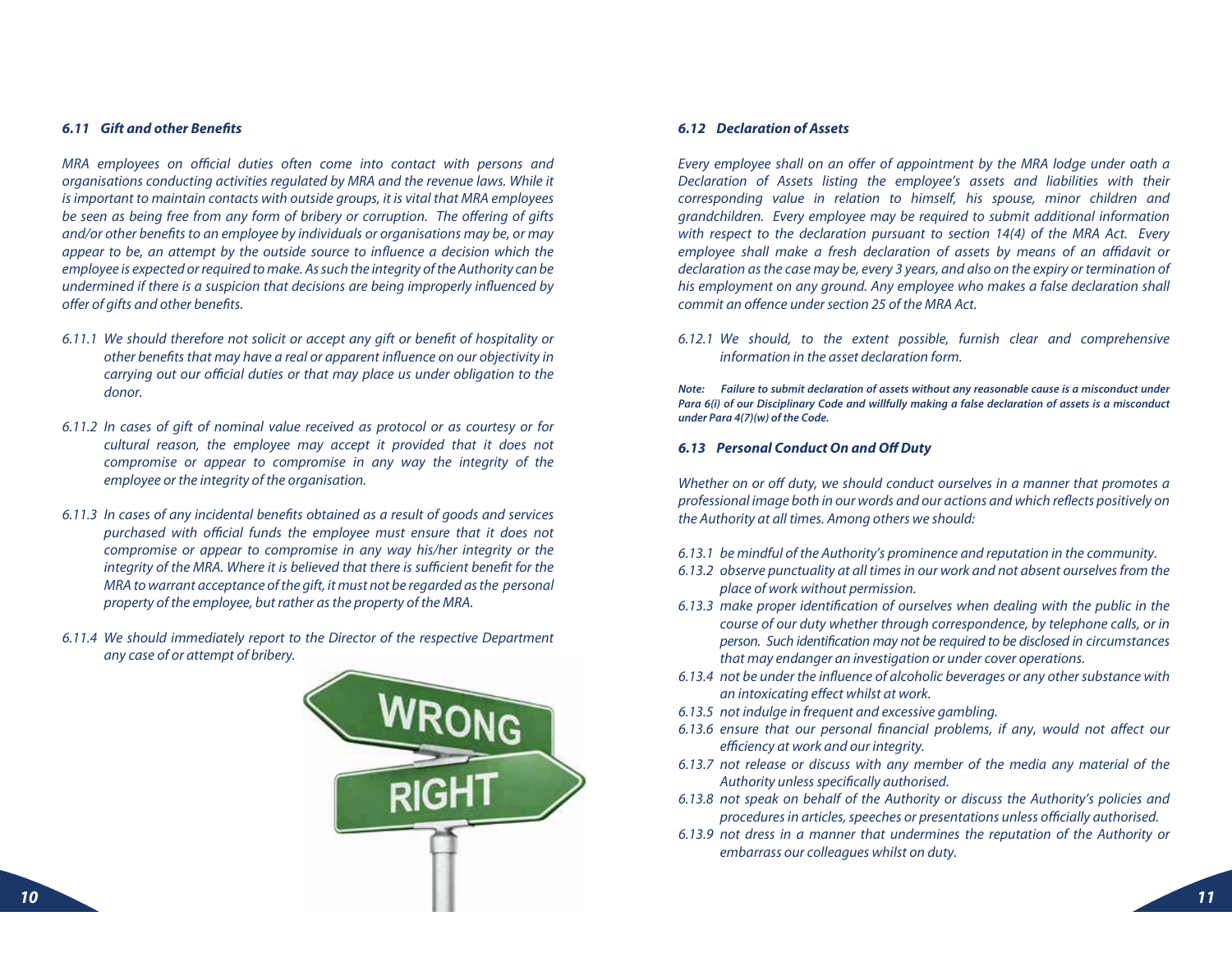#### *6.14 Maintaining a Supportive Working Environment*

MRA is an equal opportunity employer; employment is based solely upon abilities and ethics. MRA is committed to maintaining a supportive work environment where all employees can reach their full potential. Furthermore, all employees have a right to work in a safe working environment, free of threats, intimidation and physical harm.



#### We should:

- 6.14.1 promote a respectful work place culture that is free from any level of harassment, intimidation, bias or discrimination.
- 6.14.2  $\,$  adopt a zero-tolerance policy to violence in the workplace.
- 6.14.3 prohibit violence related conduct including but not limited to physical assault, fighting, threatening comments and intimidation.
- 6.14.4 report the matter if we are the target of violence or threats of violence, or are aware of violent and threatening conduct by another individual that could result in the injury of MRA employee or the destruction of property.
- 6.14.5 not smoke at the workplace and in areas where smoking is prohibited.
- 6.14.6 contribute to a healthy and safe working environment.
- 6.14.7 report any breaches to health or safety concerns or related.
- 6.14.8 keep our desk and office clean and tidy.
- 6.14.9 keep neat and clean our clothing and our articles of uniform.
- 6.14.10 wear the appropriate clothing according to the established standards and duties. It is particularly important for uniformed employees to present a professional image of the MRA and must at no point wear combination of clothes with uniform or article of uniform.

#### *6.15 Misuse of Advanced Technologies*

The MRA's objective is to make full use of advanced technologies in its administration and operation. The tools provided to employees expand the availability of information to us and enhance our ability to communicate. However, they provide the potential for the easy dissemination of information which would jeopardise the reputation of the organisation. We should:

- 6.15.1 never disclose confidential or proprietary information of MRA, our employees, our customers, our service users and other stakeholders unless authorised and required.
- 6.15.2 never use such technologies to exchange and/or distribute unwarranted, unauthorised or unethical materials and programmes.
- 6.15.3 never use such technologies to pursue personal profits or private interests.
- 6.15.4 not make abuse of MRA computer systems and facilities (telephones, photocopiers, office equipment/supplies), or those of external agencies accessed via the MRA network, software, equipment, Internet, intranet and e-mail.
- 6.15.5  $\,$  use the technologies in compliance with MRA's policies.

#### *6.16 Confidentiality and Secrecy*

The MRA holds a great deal of personal and sensitive information. As employees, we all have the responsibility to protect these information. Section 25 of the MRA Act makes it a criminal offence for staff to misuse any customer's information. *Disclosing, without lawful authority, information of a confidential nature to any person is considered as a misconduct under Para 4(7)(f) of our Disciplinary Code*. We should therefore:

- 6.16.1 respect customers' privacy and treat all information about them as private and confidential in so far as the law warrants it.
- 6.16.2 collect only information we need to assess and collect revenues.
- 6.16.3 refrain from disclosing or make known in any manner, except as provided by the law, any information contained in any tax or other return or in any schedule, list or other statement designed to supplement or to become part of a tax or other return.

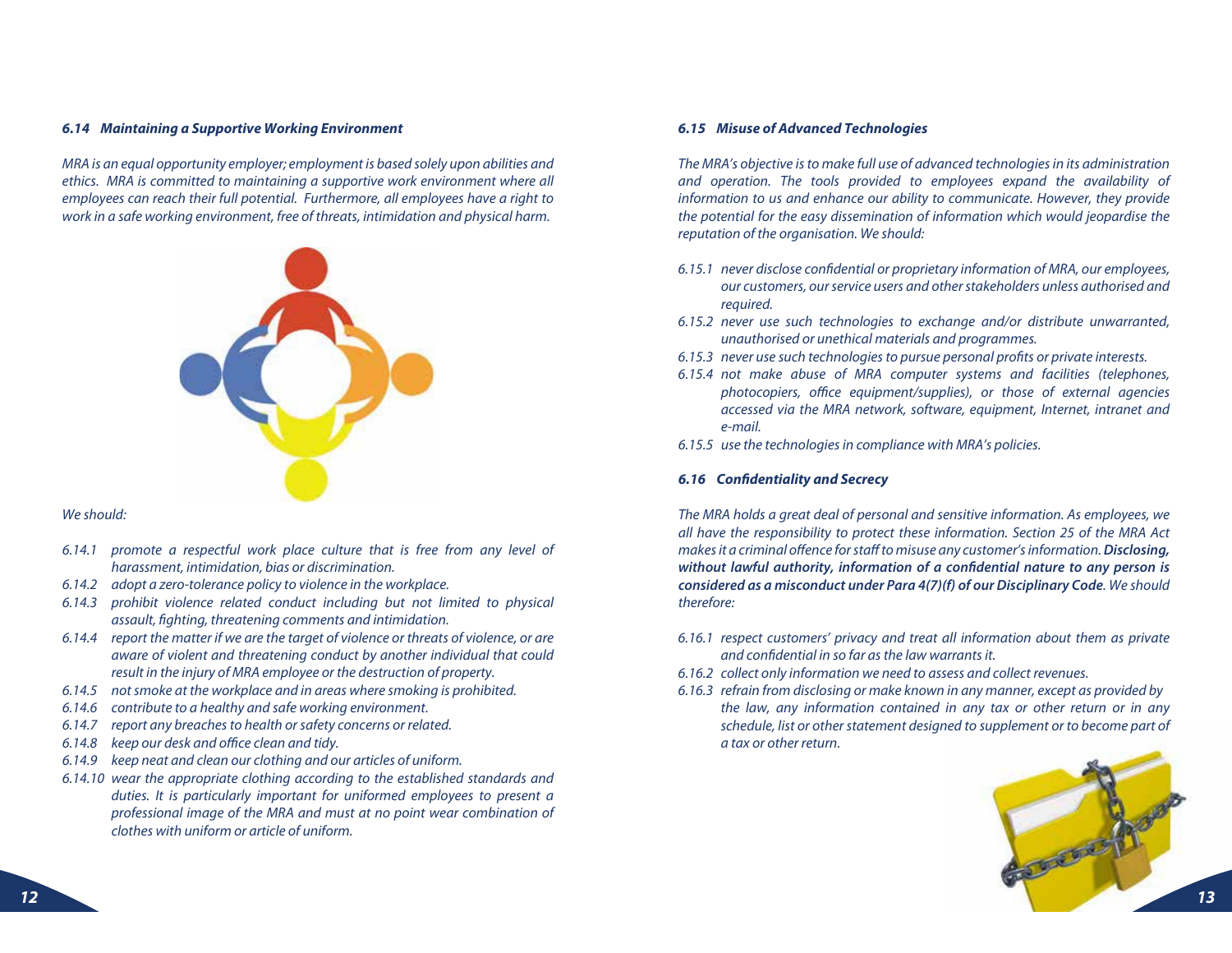#### *6.17 Communication to the Media*

The media is a useful tool for conveying messages and shared understanding with our stakeholders. As employees of the MRA, we must ensure that we manage our communication carefully so that there is consistency in the message received by our stakeholders and conflicting or confusing messages are eradicated. At the MRA all external communication to the media are managed through the Director-General and Director, Taxpayer Education and Communication Department.

- 6.17.1 MRA staff should refer to the Director-General and the Director, Taxpayer Education and Communication Department any requests for interviews or comments by TV or radio stations or by the press. An appropriate response will be provided, and/or a decision will be made by the Director-General as to the most appropriate resource person to represent MRA on a particular issue;
- 6.17.2 It is strictly prohibited for employees to give any individual or collective statement, interview, information to media-press, radio or TV without the permission of the Director- General and the Director Taxpayer Education and Communication Department.



#### *6.18 Internal Reporting and whistle-blowing*

The reporting of illegal, immoral or illegitimate practices helps to monitor and detect any integrity violations. We should report violations of laws, rules and regulations and report any dishonest or unethical behaviour that would affect taxpayers, service users, stakeholders, the public and the integrity of the Authority. All reports will be treated in the strictest confidence. The identity of the whistle-blower bringing such knowledge to the Director-General or the Director, Internal Affairs Division or any other Director will be kept confidential. MRA will ensure that there is no retaliation on the reporting person who report in good faith any breach of the Code of Conduct and Ethics. Care should be taken not to indulge into reporting that is malicious, frivolous and meant to damage the reputation of the accused employee.

*Note: Failure to report incidents or acts which are in violation of established procedures, the Code of Conduct and Ethics, rules, regulations or laws, where such reporting falls within the duty of an officer is a misconduct under Para 4 (5)(h) of the Disciplinary Code.*

#### *6.19 Enforcement of the Code*

By signing the oath of allegiance set out at Appendix III we express our intention to comply with the provisions of this Code of Conduct and Ethics and promote the Authority's reputation as a modern, responsible and ethical organisation.

Staff who act honestly and follow the Code can expect the full support of the employer against any unfair allegation of improper conduct.

### *7. Laws Administered by the MRA*

All employees should take note of the following Acts and Regulations that are administered by the MRA.

#### *7.1 Acts*

*The Customs ActThe Customs Tariff ActThe Excise ActThe Export Service Zones Act in so far as it relates to duty, excise duty and taxes The Freeport Act 2004 (Consolidated Version) The Gambling Regulatory Authority Act The Gaming Act The Horse Racing Board Act 2003 The Hotel and Restaurant Tax ActThe Income Tax ActThe Industrial Expansion Act in so far as it relates to duty, excise duty and taxes The Mauritius Revenue Authority Act 2004 The Value Added Tax Act*

#### *7.2 Regulations*

Any regulations made under the Acts specified above.

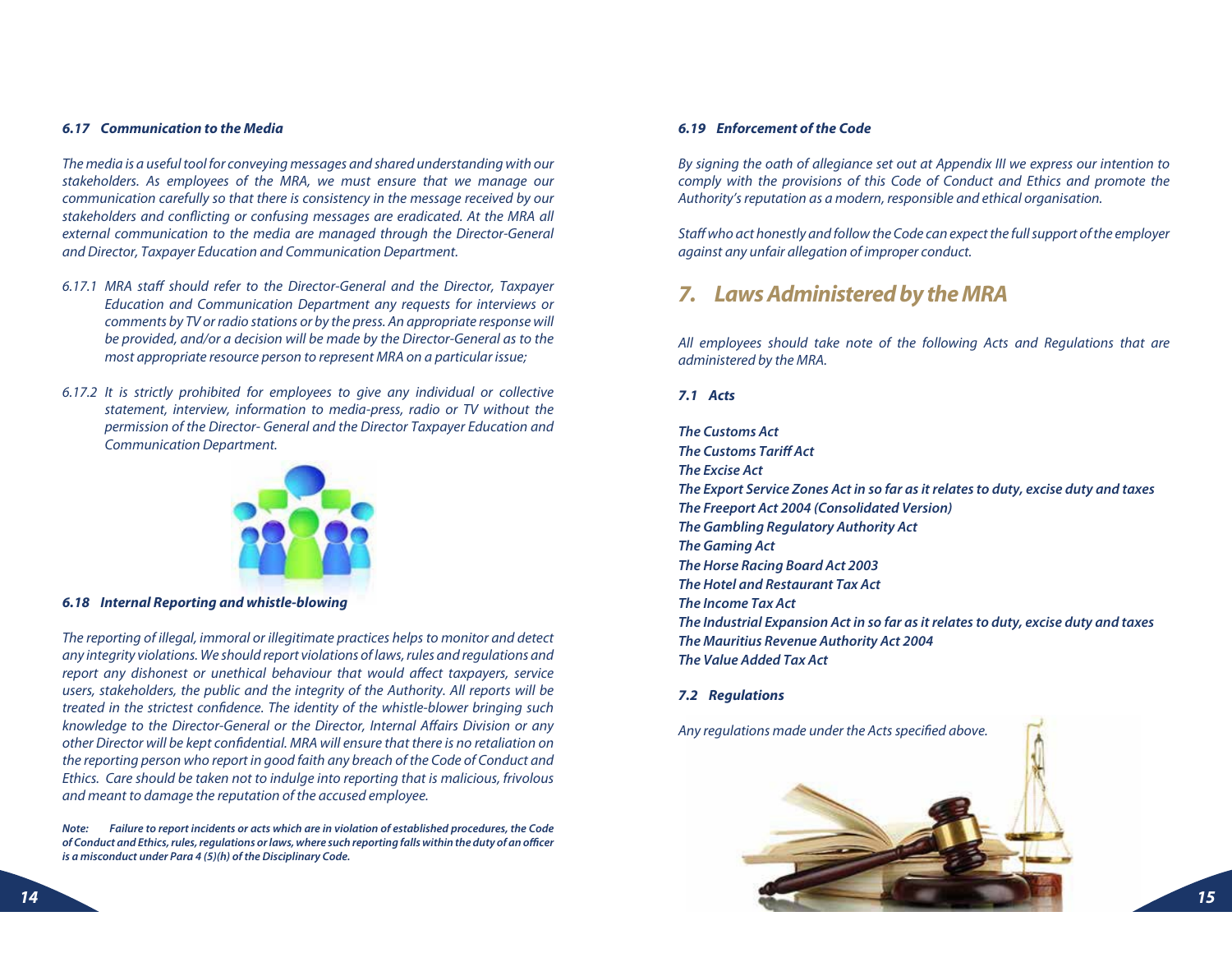### *Appendix I*

#### *Extracts of Prevention of Corruption Act (PoCA) 2002*

#### *Section 13 – Conflict of Interests*

#### (1) Where -

 (a) a public body in which a public official is a member, director or employee proposes to deal with a company, partnership or other undertaking in which that public official or a relative or associate of him has a direct or indirect interest; and

 (b) that public official and/or his relative or associate of him hold more than 10 per cent of the total issued share capital or of the total equity participation in such company, partnership or other undertaking,

that public official shall forthwith disclose, in writing, to that public body the nature of such interest.

(2) Where a public official or a relation or associate of his has a personal interest in a decision which a public body is to take, that public official shall not vote or take part in any proceedings of that public body relating to such decision.

(3) Any public official who contravenes subsection (1) or (2) shall commit an offence and shall, on conviction, be liable to penal servitude for a term not exceeding 10 years.

#### *Section 15- Receiving Gift for a Corrupt Purpose*

Any public official who solicits, accepts or obtains a gratification for himself or for any other person

(a) from a person, whom he knows to have been, to be, or to be likely to be, concerned in any proceeding or business transacted or about to be transacted by him, or having any connection with his functions or those of any public official to whom he is subordinate or of whom he is the superior; or

(b) from a person whom he knows to be interested in or related to the person so concerned,

shall commit an offence and shall, on conviction, be liable to penal servitude for a term not exceeding 10 years.

### *Appendix II*

#### **Declaration of Conflict of Interest Form**

Name of declarant:.......................................................................................................................

Rank:...........................................................................................................................................

Department/Division:..................................................................................................................

Posting (Section/Unit):................................................................................................................

Task assigned/New posting\* :.................................................................................................... (Tax/ VAT /PAYE audit, examination of consignment, Committee Member, Other\*\*)

*\*Delete as appropriate \*\*Give a brief description of work to be performed to carry out the task*

Name of related entity (where applicable):.................................................................................

Nature of conflict of interest (brief description):........................................................................

*Declaration*: I,......................................................................, the undersigned, hereby declare a conflict of interest (as described above) to undertake the present task assigned to me and move for its reassignment to an appropriate officer.

*Certification*: The above declaration is accurate and has been done to the best of my knowledge. I make this statement in good faith and further aver that I am aware of the legal and administrative consequences of any false or incorrect information given by me.

Signature:..................................................... Date:........................... ----------------------------------------------------------------------------------------------------------------

*To be filled in by supervisor*

Task reassigned to: Mr/Mrs.........................................................................................................

*\*Reasons:....................................................................................................................................*

*\*The supervisor should provide reasons and conditions to be satisfied (where applicable) where the task is reassigned to the declarant himself.*